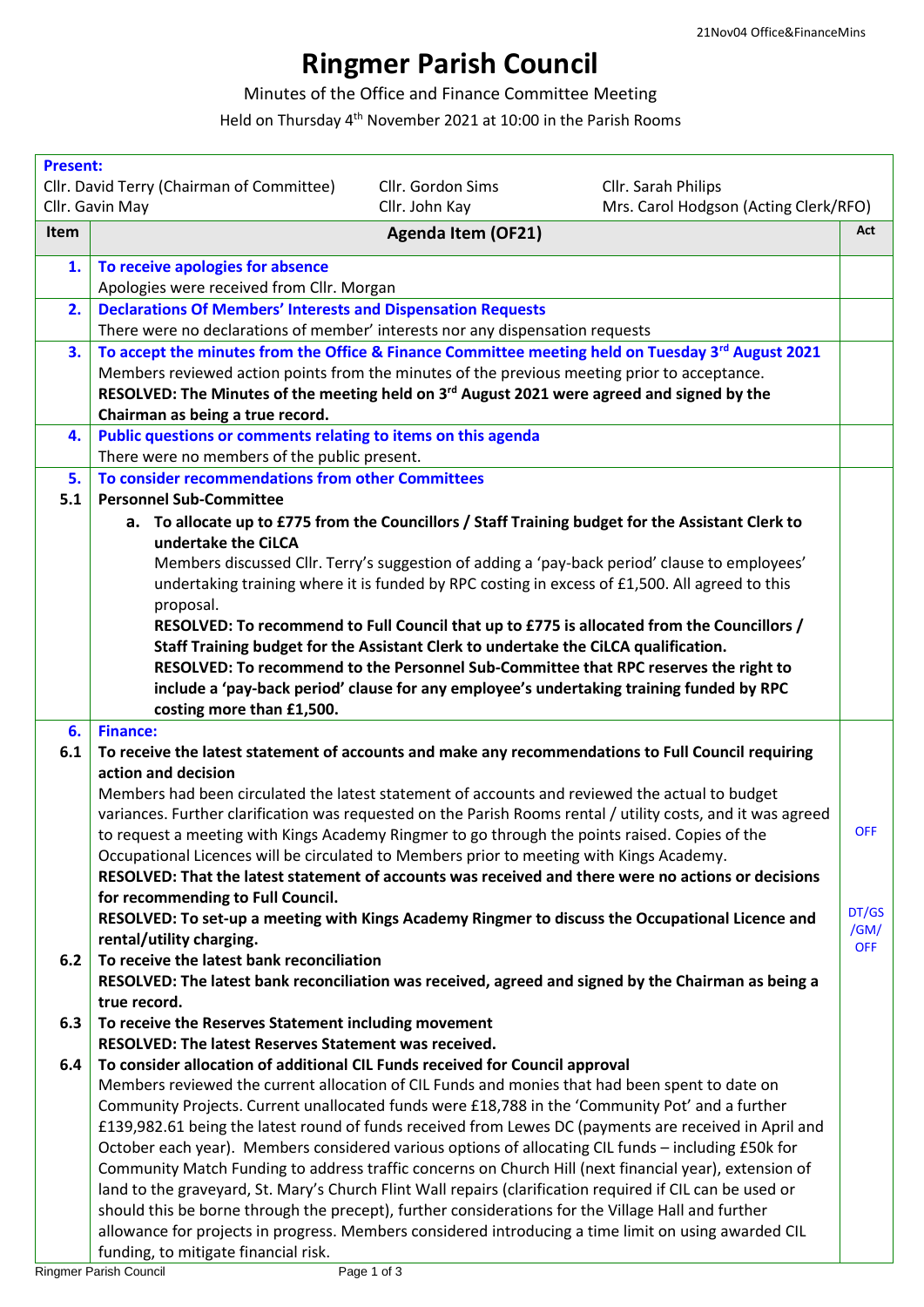|     | RESOLVED: To recommend to Full Council to agenda an item for a discussion on 'Considering a land             |    |
|-----|--------------------------------------------------------------------------------------------------------------|----|
|     | extension to the Graveyard'.                                                                                 |    |
|     | RESOLVED: To provide an update to the next Full Council Meeting on the current situation with CIL            |    |
|     | Funds - to include introducing a time limit for using awarded funding and to review funds that are not       |    |
|     | used after 2 years.                                                                                          |    |
| 6.5 | To receive an update on Bank Account signatories                                                             |    |
|     | There were no further updates to report. This item is still in progress.                                     |    |
| 6.6 | To receive an update on appointing a Parish Office cleaner                                                   |    |
|     | A cleaner had not yet been appointed. Cllr. Philips advised she had someone interested and it was agreed     |    |
|     | to invite them to the Parish Office the following week.                                                      |    |
|     | RESOLVED: To delegate authority to the Acting Clerk to make arrangements to appoint a Cleaner                |    |
|     | within the agreed budget.                                                                                    |    |
| 6.7 | <b>To consider any Grant Applications</b>                                                                    |    |
|     | a. Royal British Legion                                                                                      |    |
|     | The Ringmer branch of the Royal British Legion had applied for an annual grant of £300 to cover              |    |
|     | expenses in connection with the Remembrance Parade on 14 <sup>th</sup> November 2021.                        |    |
|     | Cllr. Terry proposed and Cllr. Kay seconded to award the grant. All voted unanimously in favour.             |    |
|     | RESOLVED: To recommend to Full Council to award a grant of £300 to the Royal British Legion.                 |    |
| 7.  | <b>Budget preparation for 2022/23</b>                                                                        |    |
| 7.1 | To receive the forecast of income and expenditure to 31-Mar-22                                               |    |
|     | RESOLVED: That the forecast of income and expenditure to 31-Mar-22 was received                              |    |
| 7.2 | To consider expenditure for inclusion in the 2022/23 budget                                                  |    |
|     | Following a review of the forecasted income and expenditure to 31-Mar-22, Members proposed that the          |    |
|     | Communications budget should be increased by £1,500 to £2,500.                                               |    |
|     | RESOLVED: To recommend to Full Council to increase the Communications budget from £1,000 to                  |    |
|     | £2,500 to help improve the circulation of information throughout the Parish.                                 |    |
| 7.3 | To consider a budget amount to recommend to the Full Council                                                 |    |
|     | A draft 2022/23 budget for Office and General + Staffing had been circulated to Members. Following a         |    |
|     | careful review, Members agreed to recommend setting the 2022/23 Office and General budget at                 |    |
|     | £39,683 and the 2022/23 Staffing Budget at £50,207. Making a total of £89,890                                |    |
|     | RESOLVED: To recommend to Full Council to set the 2022/23 Office and General budget at £39,683 and           |    |
|     | the 2022/23 Staffing Budget at £50,207. A total of £89,890.                                                  |    |
| 8.  | <b>Other Matters</b>                                                                                         |    |
| 8.1 | To review the Office and Finance Committee Terms of Reference.                                               |    |
|     | RESOLVED: Cllr. Terry and the Acting Clerk to review the Office and General Committee's Terms of             |    |
|     | Reference for consideration at the next Committee Meeting                                                    |    |
| 8.2 | To consider frequency of meetings and schedule Committee meeting dates to May 2022                           |    |
|     | Members requested that the date of the meetings should fall 2 weeks before the Full Council Meetings.        |    |
|     | RESOLVED: Cllr. Terry - as Chairman - to propose a schedule of meeting dates for the ensuing year.           | DT |
| 8.3 | To receive an update on arranging a Parish Council 'Strategy Day' incorporating working towards a 3 -        |    |
|     | 5-year financial forecast                                                                                    |    |
|     | A 'Strategy Day' had not yet been arranged but Members noted a similar item had been referred to the         |    |
|     | Full Council for consideration. No further action was required at present.                                   |    |
| 8.4 | To receive any updates on the future running of Ringmer Swimming Pool                                        |    |
|     | Cllr. Sims reported that Ringmer PC had not put forward a proposal at this stage but had asked ESCC to       |    |
|     | keep Parish Council informed of any proposals.                                                               |    |
| 8.5 | To receive an update on the progress of the asset survey                                                     |    |
|     | There were no further updates to report. Cllr. Philips suggested along with the current review of litter     |    |
|     | and dog bins in the Parish, that each Councillor is allocated an area in the Parish to report on any assets. |    |
| 8.6 | To receive any updates on recommendations put forward to Full Council requiring action and decision          |    |
|     | This was previously discussed under item 3. when accepting the Minutes of the last meeting. The Clerk        |    |
|     | confirmed that the following recommendations had been approved by Full Council:                              |    |
|     | a) Un earmarking of reserves - Please refer to Cost Centre Report                                            |    |
|     | It was suggested as the budget agreed was for £150,000 and the precept was agreed at around                  |    |
|     | £130,000 that the difference needs to be reflected as a heading, it was proposed to use                      |    |
|     | earmarked reserves codes 312 Precept Offset £12,000 and 313 Special Projects the amount of                   |    |
|     | £8,000 for the amount to be readily available and no longer held in reserves. Action - seek                  |    |